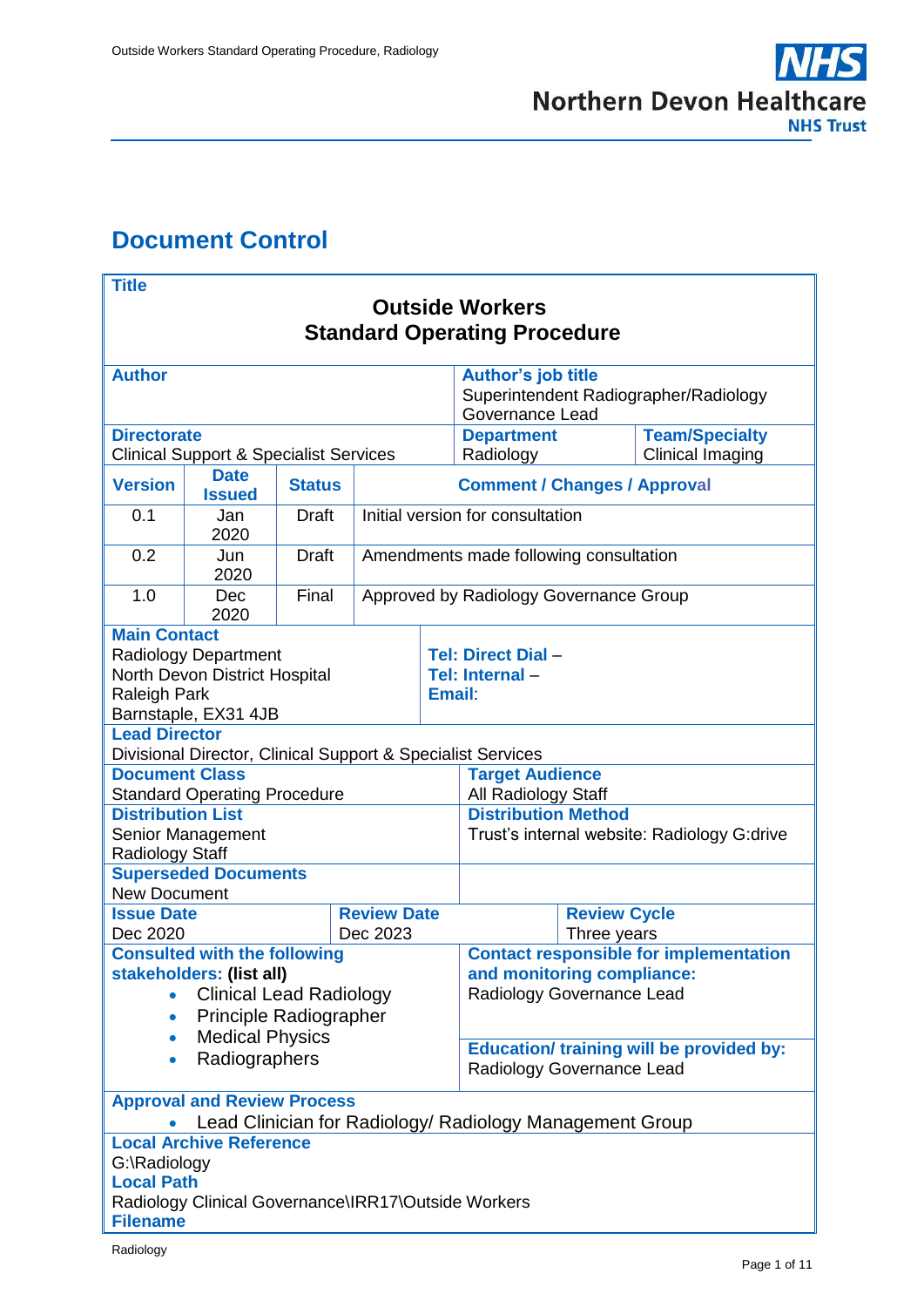

| Outside Workers Standard Operating Procedure  |                                                |  |  |  |  |  |
|-----------------------------------------------|------------------------------------------------|--|--|--|--|--|
| <b>Policy categories for Trust's internal</b> | <b>Tags for Trust's internal website (Bob)</b> |  |  |  |  |  |
| website (Bob)                                 | IRR, IR(ME)R, Local Rules, Radiation           |  |  |  |  |  |
| Radiology                                     | Protection                                     |  |  |  |  |  |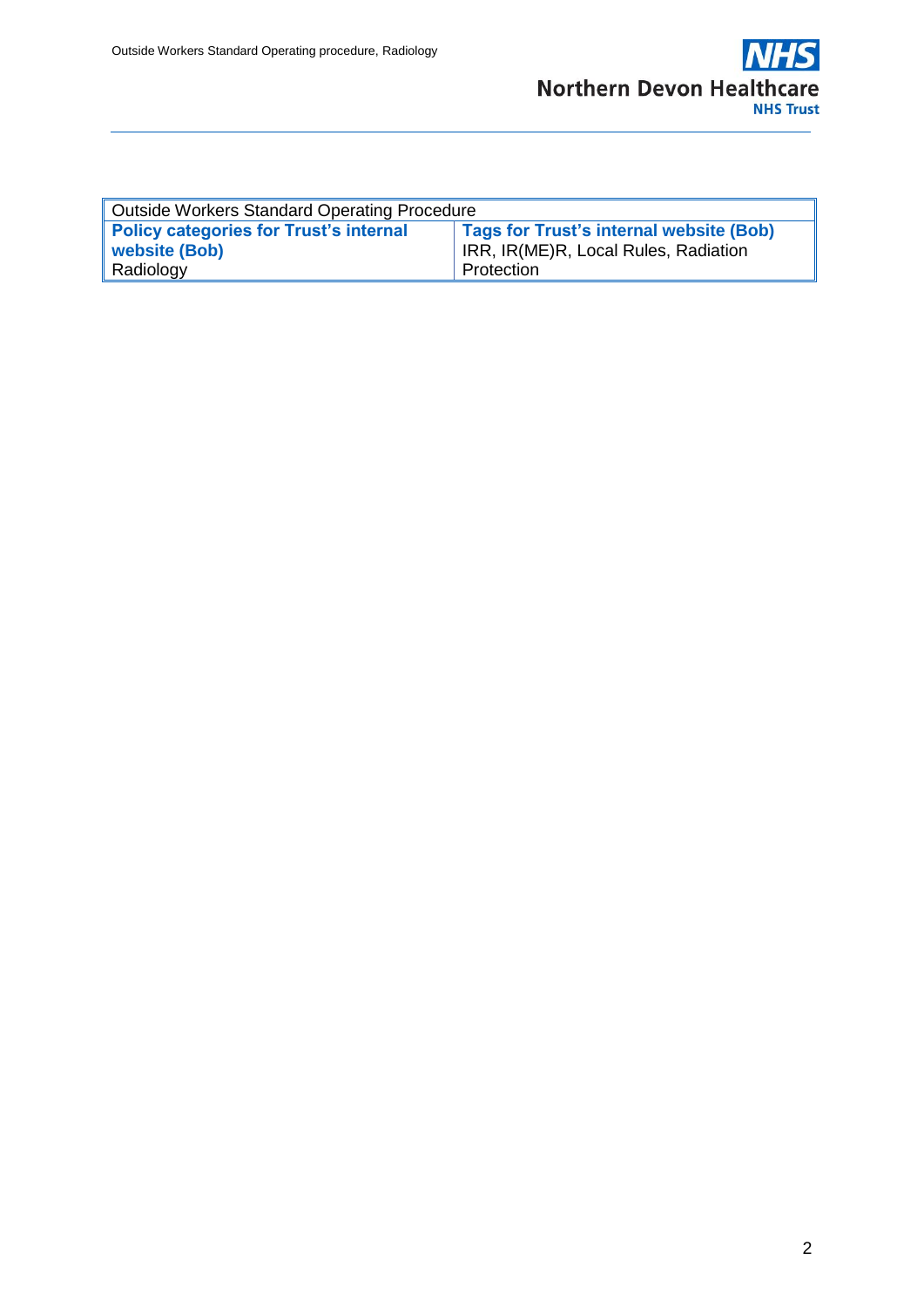

## **CONTENTS**

| 1. |                                                                                 |     |
|----|---------------------------------------------------------------------------------|-----|
| 2. |                                                                                 |     |
| З. |                                                                                 |     |
| 4. |                                                                                 |     |
| 5. | <b>Equipment</b>                                                                | 5   |
| 6. |                                                                                 | 5   |
|    | 6.1. Briefing Notes                                                             |     |
|    |                                                                                 |     |
|    | 6.3. Porters                                                                    | - 6 |
|    | 6.4. Estates and Facilities                                                     | 6   |
|    |                                                                                 |     |
|    |                                                                                 |     |
|    | 6.7. Locums and Agency Staff                                                    |     |
|    | 6.8. Radiographers and Radiologists working at another Trust/External Employer8 |     |
|    | 6.9. Students and Speciality Trainees                                           |     |
|    |                                                                                 |     |
|    |                                                                                 | 10  |
|    | References                                                                      | 11  |
| 8. |                                                                                 |     |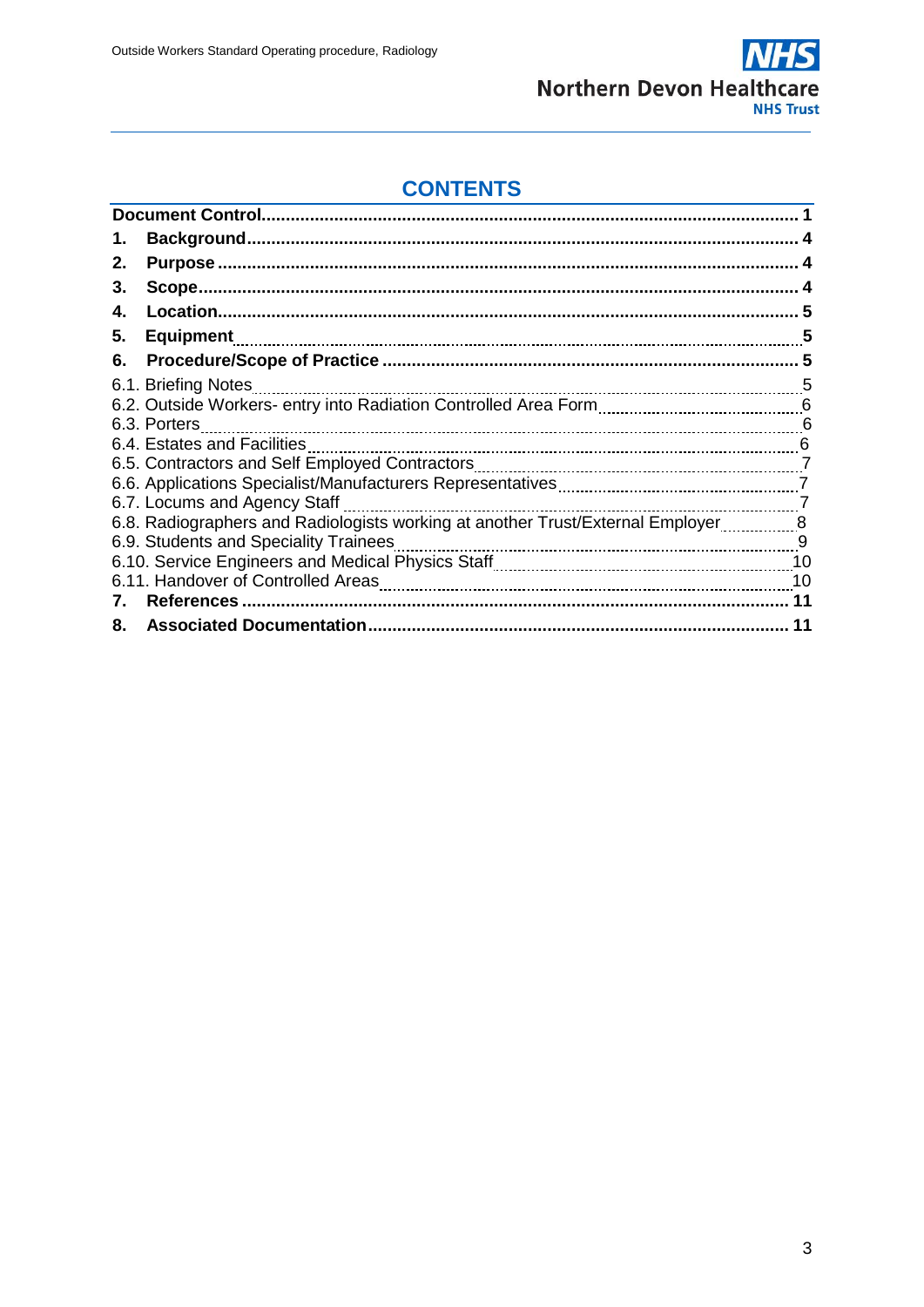

### <span id="page-3-0"></span>**1. Background**

The Ionising Radiation Regulations, 2017 (IRR '17) extended the definition of Outside Workers; an Outside Worker is classed as any person who is carrying out services in a controlled area or supervised area but who does not have an individual contract of employment with the Employer responsible for that area.

This means that workers such as Engineers, Self Employed Contractors, Porters, Estates and Facilities, and Applications Specialist/Manufacturers Representatives are now classed as Outside Workers. Radiographers, Radiologists, Cardiologists etc training or working at another Trust or for an External employer and Locums/Agency Staff are also classed as outside workers.

Outside Workers may be at particular risk as they may be unfamiliar with local procedures, rules, hazards and risks. In practice, this will mean providing adequate training in local arrangements, including requirements for personal protective equipment, and cooperating with the Outside Worker's employer so that there is overall compliance with IRR'17.

## **2. Purpose**

The Standard Operating Procedure (SOP) has been written to:

- Describe the procedures required for Outside Workers entering a controlled or supervised area operated by the Northern Devon Healthcare Trust
- Ensure that Outside Workers are afforded the same protection as Workers employed by the Employer responsible for the Controlled and Supervised Area.
- Provide instructions to ensure compliance to IRR'17 requirements for Outside Workers.

## **3. Scope**

This Standard Operating Procedure (SOP) relates to the following staff groups:

- Radiography Staff in charge of controlled or supervised areas.
- Manager responsible for areas where controlled or supervised areas are designated.
- Outside Workers as defined above.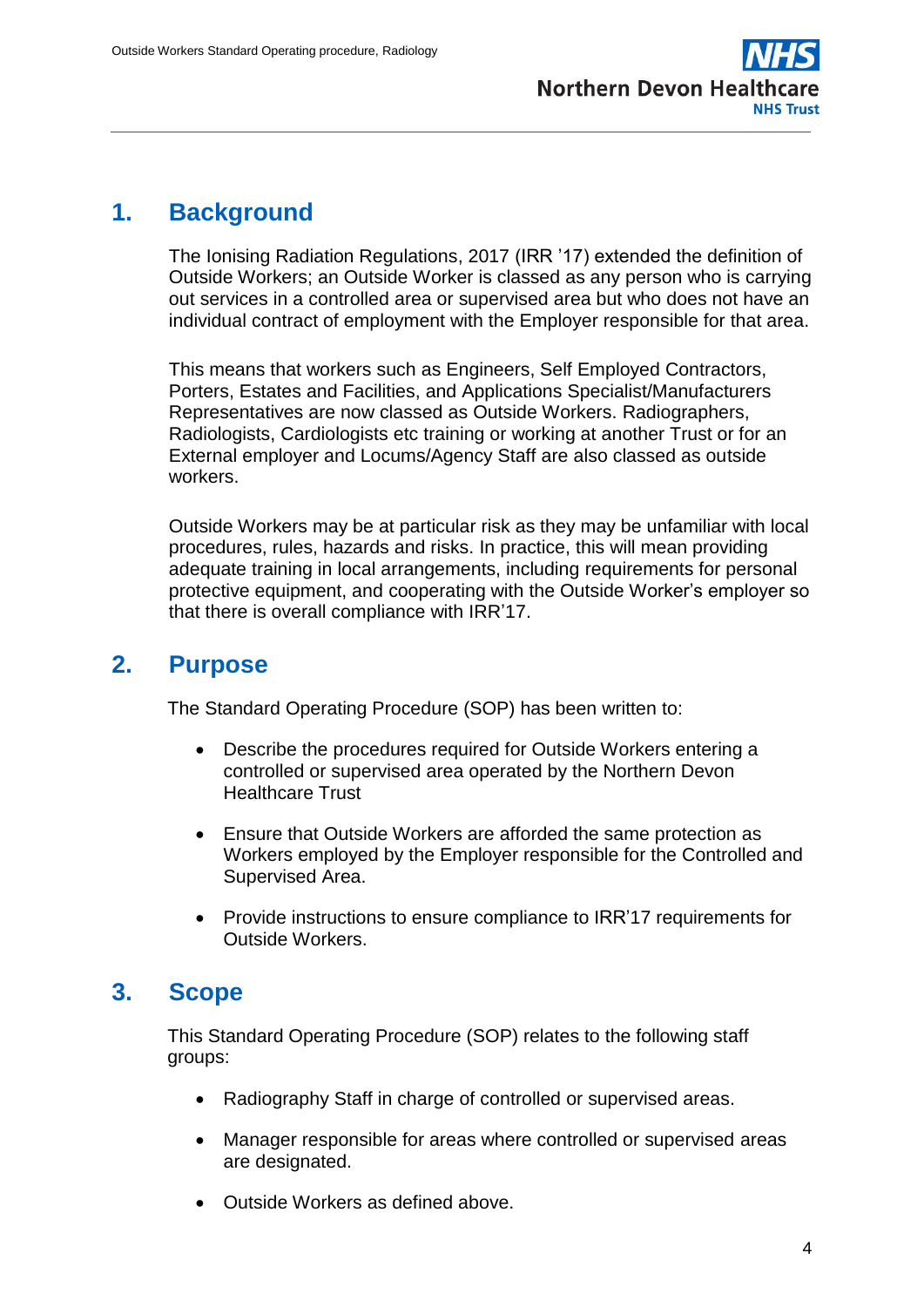

### <span id="page-4-0"></span>**4. Location**

This Standard Operating Procedure applies to Outside Workers providing services in controlled or supervised areas as designated by the Radiology department of the Northern Devon Healthcare Trust (NDHT).

Staff undertaking this procedure must be able to demonstrate continued competence as per the organisations policy on assessing and maintaining competence

### **5. Equipment**

All radiology and ancillary equipment used in the controlled or supervised areas as designated by the Radiology department.

## **6. Procedure**

All Outside Workers must adhere to this policy. There are provisions in place for providing information to, and ensuring the safety of, Outside Workers; these have been reviewed in the [Radiation Risk Assessments](file://///NDS.INTERNAL/PUBLIC/Radiology%20Clinical%20Governance/IRR17/Risk%20Assessments) and the [Local](file://///NDS.INTERNAL/PUBLIC/Radiology%20Clinical%20Governance/Local%20Rules/2017%20NDDH%20(Barnstaple%20Bideford%20%20Ilfracombe)%20Local%20Rules%20(2).pdf)  [Rules](file://///NDS.INTERNAL/PUBLIC/Radiology%20Clinical%20Governance/Local%20Rules/2017%20NDDH%20(Barnstaple%20Bideford%20%20Ilfracombe)%20Local%20Rules%20(2).pdf) for NDHT to ensure that the requirements for Outside Workers under IRR '17 are met.

On arrival the Outside Worker will be expected to report to the Radiographer or Manager in charge of the area of work, they will then decide what level of training and supervision will be adequate for that outside worker according to this policy.

A large proportion of Outside Workers in the healthcare environment will be exposed to negligible doses; IRR'17 dictates that adequate training should be provided to all Outside Workers, however for many workers, for example care workers escorting a patient for an X-ray, proportionate or adequate 'training' could be addressed by specific instructions from the Radiographer.

Other Outside Workers will be expected to read the relevant [Briefing Note](file://///NDS.INTERNAL/PUBLIC/Radiology%20Clinical%20Governance/IRR17/Outside%20Workers) for the area that they will be working in and sign the [Outside Workers-](file://///NDS.INTERNAL/PUBLIC/Radiology%20Clinical%20Governance/IRR17/Outside%20Workers/Outside%20Workers%20-%20Entry%20into%20Radiation%20Controlled%20Area%20Form%20-%20General%20including%20Mobiles.docx) entry into [Radiation Controlled Area Form.](file://///NDS.INTERNAL/PUBLIC/Radiology%20Clinical%20Governance/IRR17/Outside%20Workers/Outside%20Workers%20-%20Entry%20into%20Radiation%20Controlled%20Area%20Form%20-%20General%20including%20Mobiles.docx)

### **6.1. Briefing Notes**

Briefing Notes have been developed to ensure that the correct level of training and information can be given to each category of Outside Worker; these include the hazards of radiation, radiation safety, basic precautions, controlled areas and access to them, risk assessments and local rules, likely doses that may be received, dose monitoring and Personal Protective Equipment (PPE).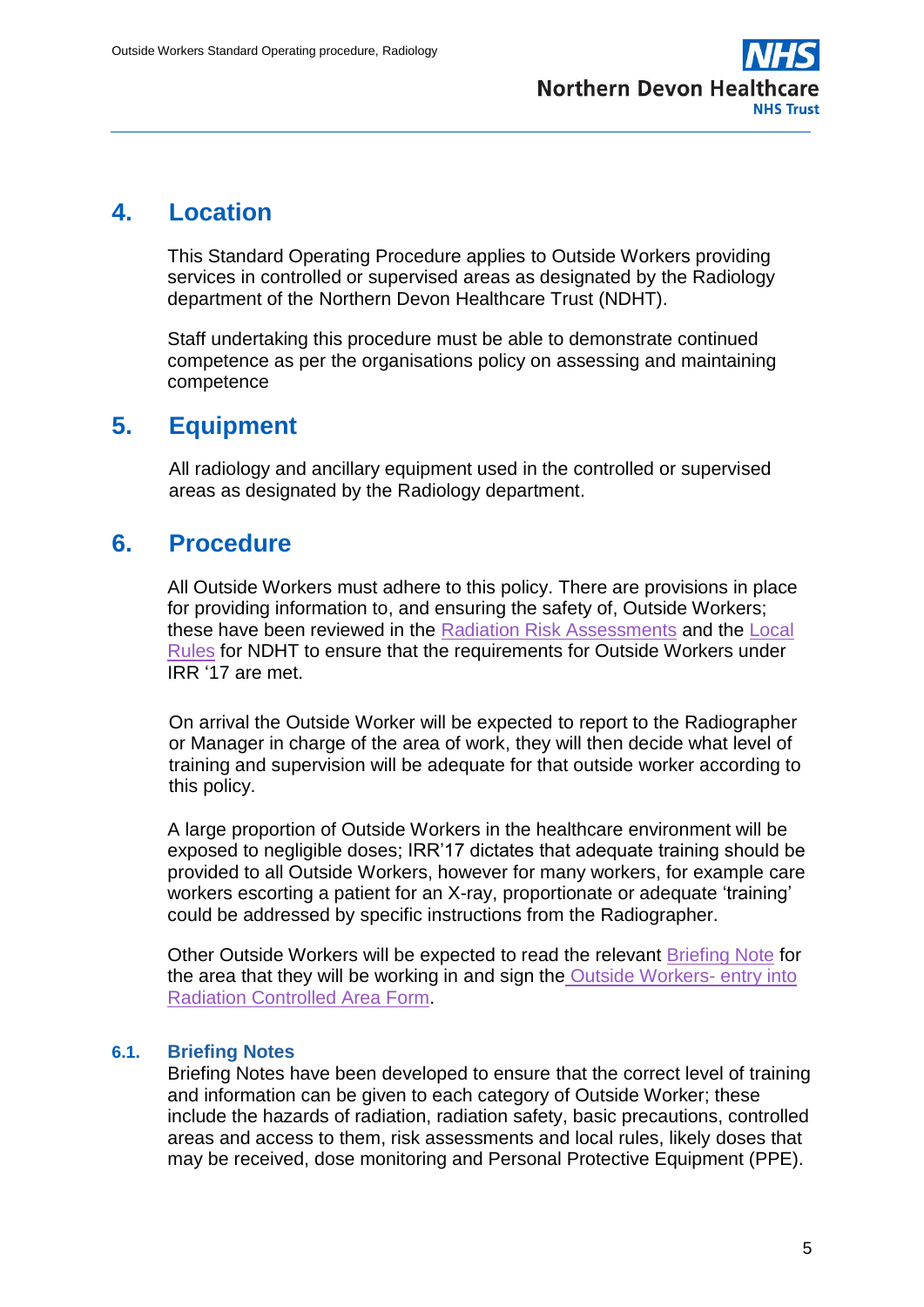

#### **6.2. Outside Workers- entry into Radiation Controlled Area Form**

This is a form that the Outside Worker will be expected to sign to confirm that they:

- Have read the required training Briefing Note
- Have read and will work in accordance with the NDHT Local Rules
- Will wear their monitors; either issued by their employer and/or the NDHT if required.
- Are a classified worker or non-classified worker; classified workers may require further instructions, use of approved dosimetry or hold a radiation passbook.

All Signed forms must be scanned onto the Radiology G:drive and saved in the IRR folder [here.](file://///NDS.INTERNAL/PUBLIC/Radiology%20Clinical%20Governance/IRR17/Outside%20Workers/Signed%20Outside%20Worker%20Forms)

#### **6.3. Porters**

**Porters working as X-ray Porters** employed by Sodexho or other external employers will report to the Radiographer in charge on arrival.

Those who are new to Radiology or have not worked in the Radiology department for more than 6 months will:

- Have instruction from the Radiographer in charge
- Read the appropriate training [Briefing Note](file://///NDS.INTERNAL/PUBLIC/Radiology%20Clinical%20Governance/IRR17/Outside%20Workers/Briefing%20Note%20-%20Porters.docx)
- Read the Local Rules.

Porters are not expected to routinely work in the controlled or supervised area alone or without supervision, however on occasion may be needed to work in the controlled area alongside Radiographic or Nursing staff for purposes of manual handling and patient transport.

**Porters working out of hours for NDHT** employed by Sodexho or other external employers who may deliver patients to radiology for their x-ray will:

 Work under the specific supervision and instruction of the Radiographer working in that area.

#### **6.4. Estates and Facilities**

All staff from Estates and Facilities, employed by NDHT, will report to the Radiographer or Manager in charge of the controlled or supervised area on arrival.

The Radiographer or Manager must be satisfied that the person requesting to enter the controlled area is properly authorised to carry out the intended work. They will decide if it is necessary for the Outside Worker to be working in the controlled or supervised area, and what level of supervision needs to be applied.

If it is necessary for the Outside Worker to work in the controlled area then the Outside Worker will:

• Have instruction from the Radiographer in charge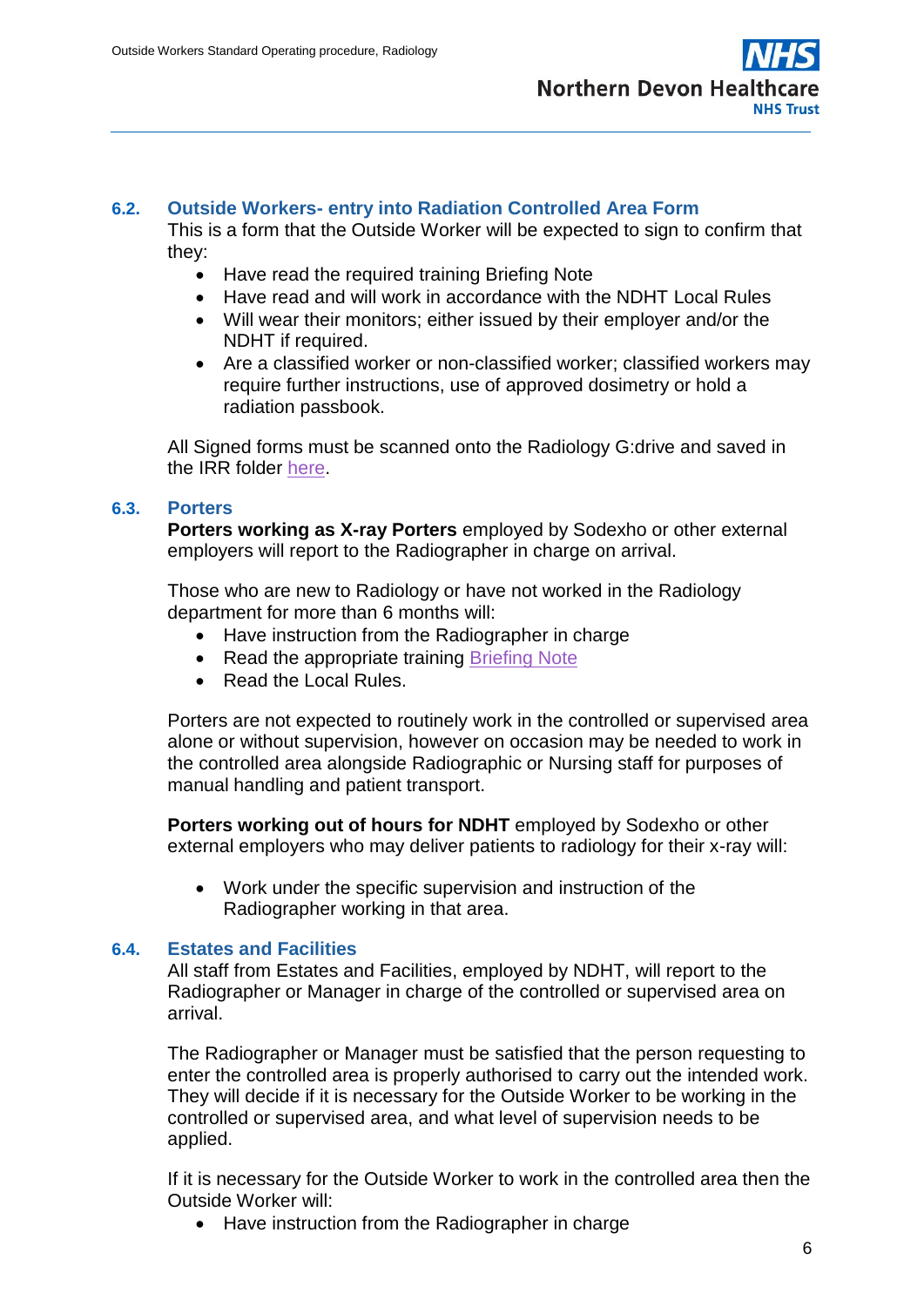

- Read the appropriate training [Briefing Note](file://///NDS.INTERNAL/PUBLIC/Radiology%20Clinical%20Governance/IRR17/Outside%20Workers/Briefing%20Note%20-%20Estates%20and%20Facilities.docx)
- Read the Local Rules for that area.

#### **6.5. Contractors and Self Employed Contractors**

Contractors working for companies other than NDHT or Self Employed Contractors must find out from NDHT what risks and additional training needs are associated with the services that the Outside Worker will perform prior to commencing work in the controlled or supervised area.

It is important to share this information when contracts and arrangements are still being discussed to ensure safety once the Outside Worker arrives in the department to provide the required service.

The Outside Worker will report to the Radiographer or Manager in charge of the controlled or supervised area on arrival.

The Radiographer or Manager must be satisfied that the person applying to enter the controlled area is properly authorised to carry out the intended work and what level of supervision needs to be applied.

The Outside Worker will:

- Have instruction from the Radiographer in charge
- Read the appropriate training [Briefing Note](file://///NDS.INTERNAL/PUBLIC/Radiology%20Clinical%20Governance/IRR17/Outside%20Workers/Briefing%20Note%20-%20Contractors%20and%20Self%20Employed%20Contractors.docx)
- Read the Local Rules for that area
- Sign the Outside Workers- entry into Radiation Controlled Area Form.

#### **6.6. Applications Specialist/Manufacturers Representatives**

These Outside Workers visit many locations and are often used to being in controlled areas; they may be receiving regular exposure to ionising radiation and so it is crucial to establish the level of radiation safety education and training provided to the these staff by their employer. This information must be produced on arrival in the radiology department.

Supervision is necessary to ensure that they are working safely in the unfamiliar environment even if their role frequently takes them into controlled areas.

They must:

- Work under the supervision of the Radiographer
- Read the NDHT training [Briefing Note](file://///NDS.INTERNAL/PUBLIC/Radiology%20Clinical%20Governance/IRR17/Outside%20Workers/Briefing%20Note%20-%20Applications%20Specialist%20-%20Manufacturers%20Representatives.docx)
- Read the Local Rules for that area
- Sign the Outside Workers- entry into Radiation Controlled Area Form

#### **6.7. Locums/Agency Staff**

These Outside Workers visit many locations, and if radiography locums, are used to being in controlled areas.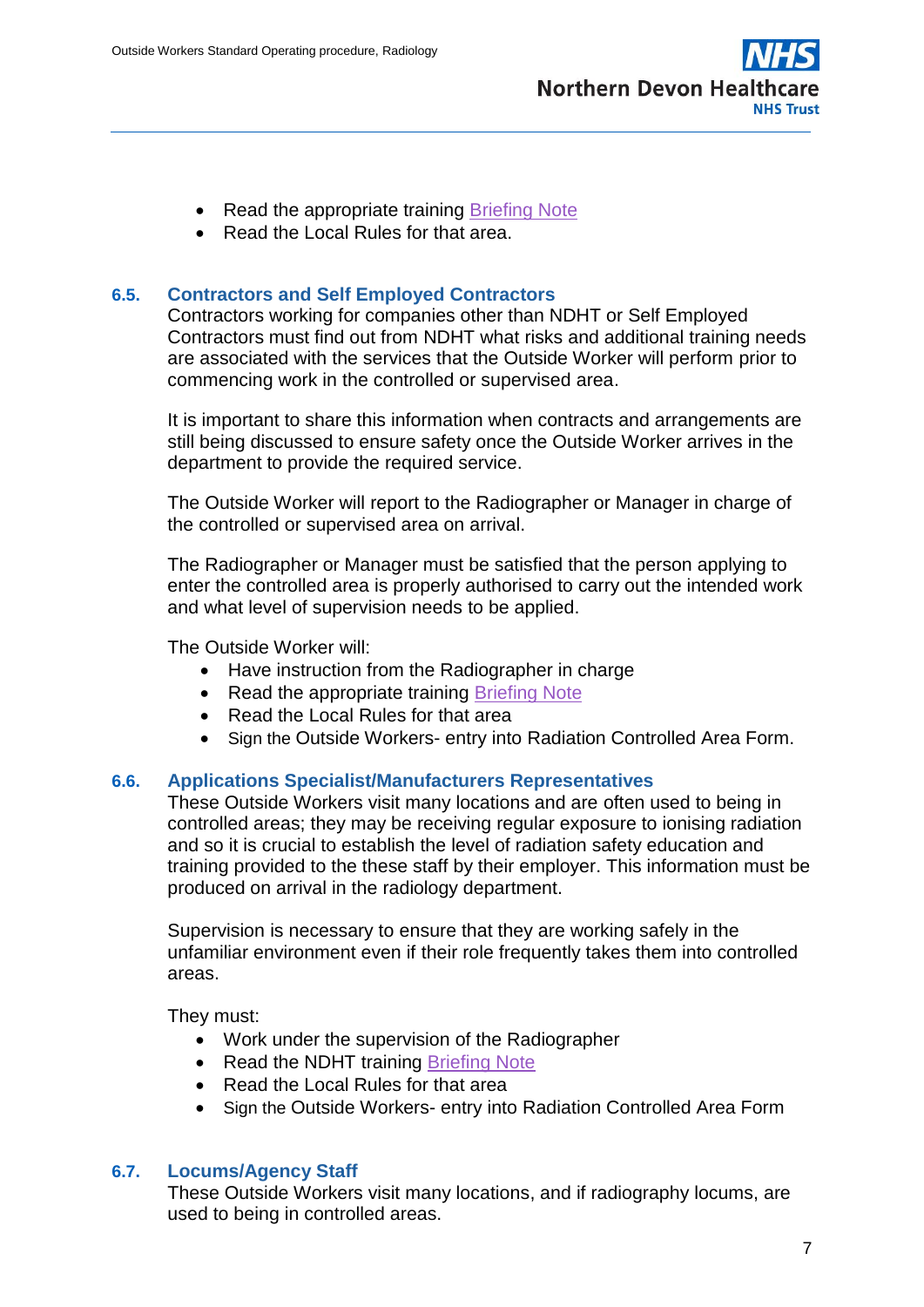

They will be receiving regular exposure to ionising radiation and so it is crucial to establish the level of radiation safety education and training provided to these staff by their employer and also the personal dose monitoring arrangements that are employed by their employer; further personal monitoring may need to be utilised by NDHT where necessary.

Any other kind of locum (eg Nursing) will be provided with the training and information that they need to be able to work safely in the radiation controlled area.

Supervision is necessary initially to ensure that they are working safely in the unfamiliar environment even if their role frequently takes them into controlled areas.

They must:

- Report to the Radiographer or Manager in charge on arrival.
- Read the appropriate [Briefing Note](file://///NDS.INTERNAL/PUBLIC/Radiology%20Clinical%20Governance/IRR17/Outside%20Workers/Briefing%20Note%20-%20Locums%20and%20Agency%20Staff.docx)
- Read the Local Rules for that area
- Complete the either the NDHT Induction for Locum Radiographers or other programme of induction for Locums for non-Radiographic Staff.
- Sign the Outside Workers- entry into Radiation Controlled Area Form included in the induction pack.

#### **6.8. Radiographers and Radiologists**

These Outside Workers may work between two or more Hospital Trusts, or in the private sector, and are used to being in controlled areas.

They will be receiving regular exposure to ionising radiation and so it is crucial to establish the level of radiation safety education and training provided to these staff by their Employer.

Personal dose monitoring will be provided by NDHT for Outside Workers employed by NDHT to provide radiography and interventional services who are not provided with monitoring by their Lead Employing Organisation (LEO).

It is important to know the dose monitoring arrangements that are employed by their LEO and the arrangements that they have for collating doses received whilst working elsewhere. Good communication will be employed with their LEO to ensure that they are not near any dose limits and are adequately monitored and their total exposure is not taking them over recommended limits.

They will be working in an unfamiliar environment even if their role frequently takes them into controlled areas and so supervision may be necessary initially.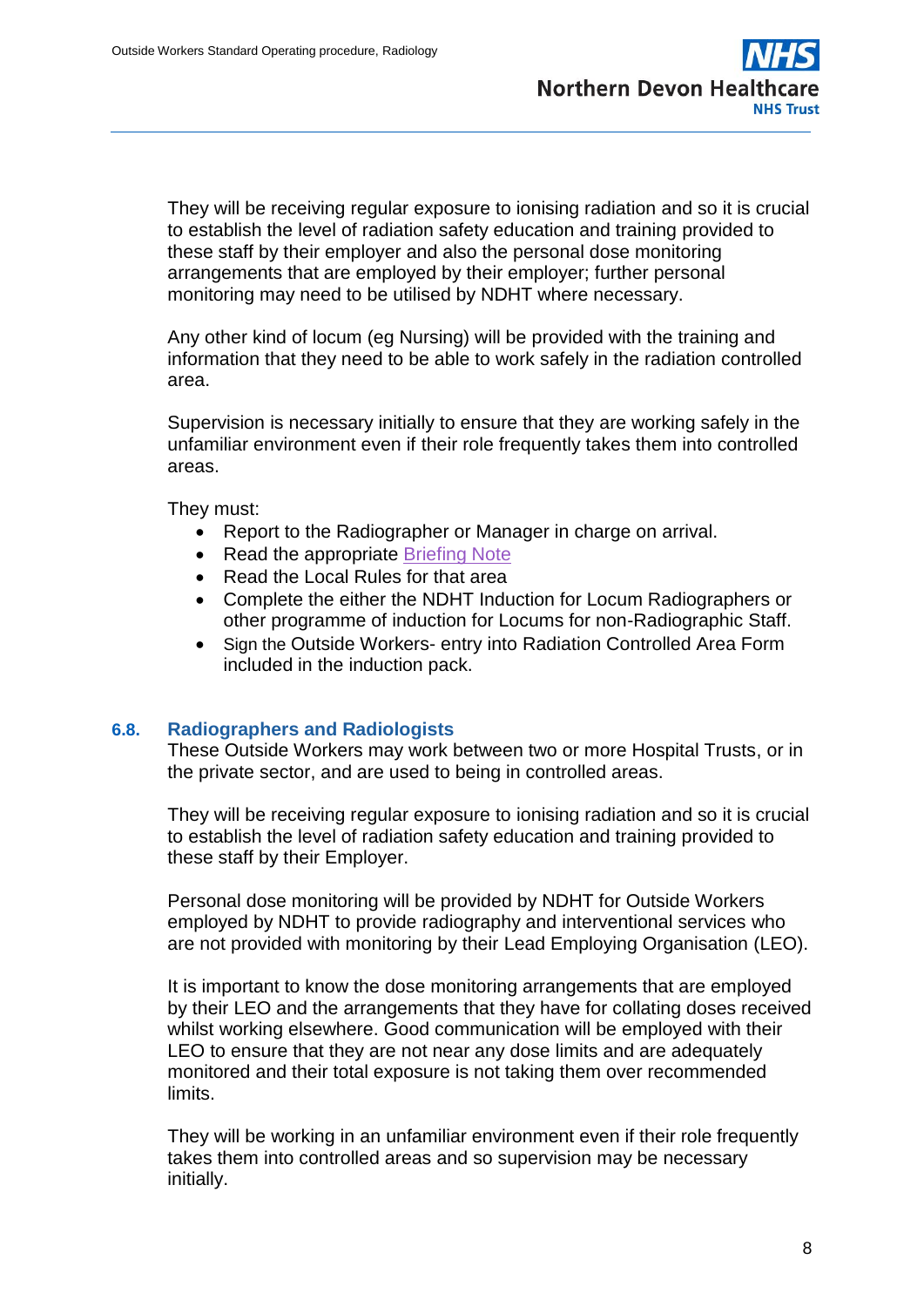**Northern Devon Healthcare NHS Trust** 

Local systems of work must be made absolutely clear, including arrangements related to personal protective equipment such as who to notify of any defects that they discover.

They will be expected to:

- Report to the Radiographer or Radiologist in charge of the controlled area on arrival.
- Read the NDHT briefing note specific to the area they will be working in
- Read the local Rules for that area
- Sign the Outside Workers- entry into Radiation Controlled Area Form

### **6.9. Students and Speciality Trainees**

**Student Radiographers** are generally not considered to be outside workers. This is because under direct supervision they are not considered to be providing a service; instead the radiology department is providing a service to them and their educational institution by providing these training opportunities.

NDHT provides these students with a thorough induction on arrival that includes training in radiation safety

NDHT accepts radiography students from the University of Exeter who are responsible for the dose monitoring of their students whilst on placement; however NDHT will co-operate in investigations into unusual dose results/ incidents.

As part of their initial student induction at NDHT they are expected to:

- Report to the Radiographer in charge on arrival
- Read the Local Rules
- Abide by national and local regulations surrounding controlled areas.

**Speciality Trainees** (e.g. Radiologists/ Radiology Registrars) require personal dosimetry and are provided with these by NDHT whilst on placement/rotation.

They will be receiving regular exposure to ionising radiation and so it is crucial to establish the level of radiation safety education and training provided to these staff by their Lead Employing Organisation (LEO) and also the personal dose monitoring arrangements that are employed by their LEO in relation to collating doses received whilst on placement/rotation.

They will be working in an unfamiliar environment so supervision may be necessary.

Local systems of work must be made absolutely clear, including arrangements related to the wearing of personal protective equipment and personal monitoring arrangements.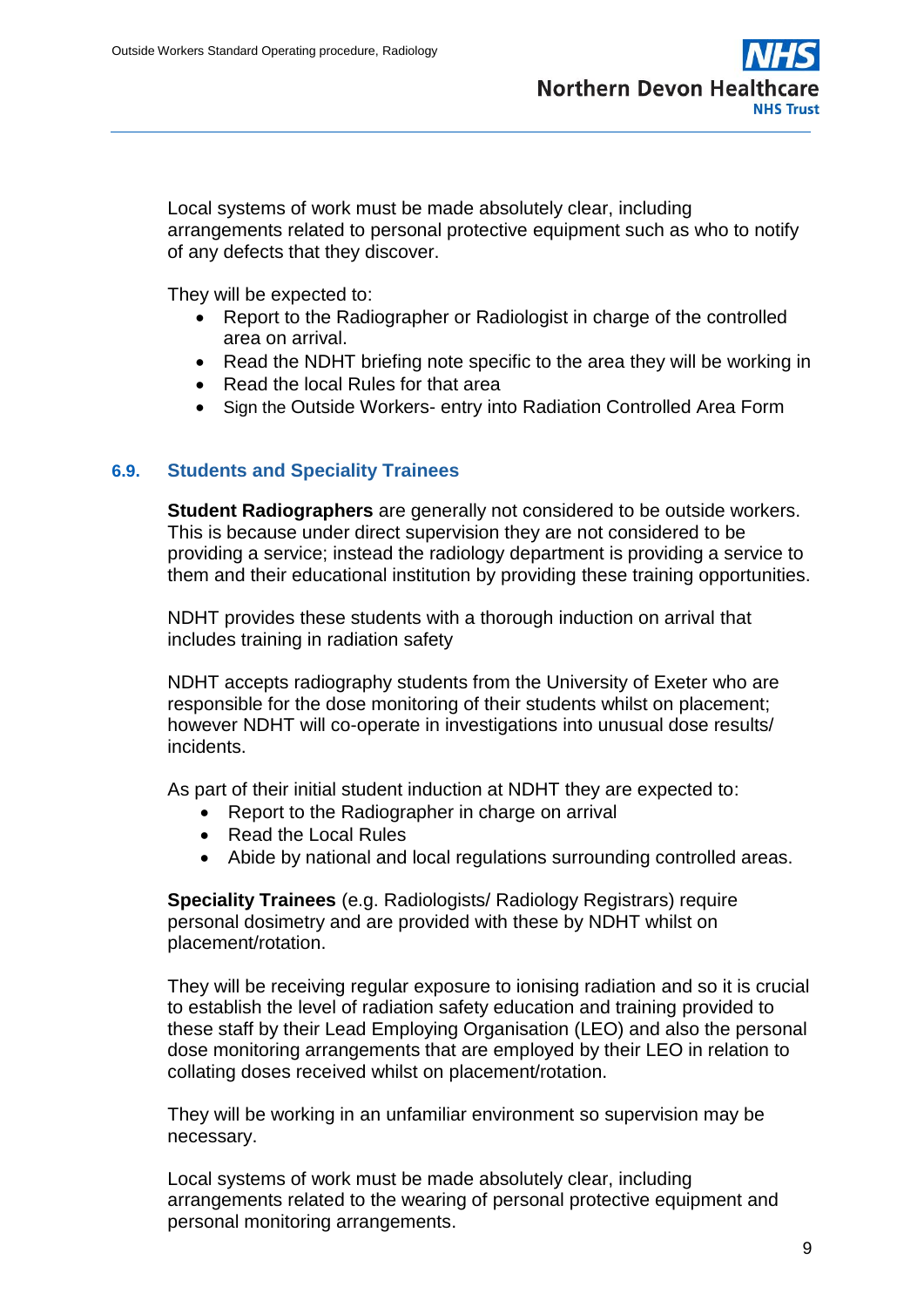

They will be expected to:

- Report to the Radiographer or Radiologist in charge of the controlled area on arrival.
- Read the NDHT briefing note specific to the area they will be working in
- Read the Local Rules for that area
- Sign the Outside Workers- entry into Radiation Controlled Area Form

**Other Students** (e.g. Student Nurses) are generally not considered to be outside workers. This is because under direct supervision they are not considered to be providing a service and are often in the Radiology department in an observational role and in controlled areas under strict supervision.

They will however be expected to:

- Report to the Radiology Nurse in charge on arrival
- Have instruction from the Radiographer in charge of the area
- Read the appropriate training [briefing note](file://///NDS.INTERNAL/PUBLIC/Radiology%20Clinical%20Governance/IRR17/Outside%20Workers/Briefing%20Note%20-%20Non-Radiographic%20Students.docx)
- Read the Local Rules for that area

### **6.10. Service Engineers and Medical Physics Staff**

For Service Engineers and Medical Physics Staff, it makes sense to hand over control of the area (see below) to the visiting employees as part of the equipment handover procedure. These workers will follow the NDHT local rules for the whole time that the equipment and controlled area is handed over.

#### **6.11. Handover of Controlled Areas**

The main purpose of designating controlled areas is to make sure that the correct measures are in place and are effective in preventing or restricting routine and potential exposures. This is achieved by controlling who can enter or work in such areas and under what conditions.

The Controlled Area can be handed over to Service Engineers and Medical Physics Staff. For this to happen they must:

- Read and agree to work in accordance with the Local Rules.
- Have completed the [Equipment Handover Sheet](file://///NDS.INTERNAL/PUBLIC/Radiology%20Clinical%20Governance/Equipment%20Handover%20Sheets/Equipment%20Handover%20Sheet.pdf) and handed it to the Manager responsible/Person in charge of the controlled or supervised area.
- Wear the monitors issued by their Employers in accordance to their Employers policy on wearing of personal monitoring.